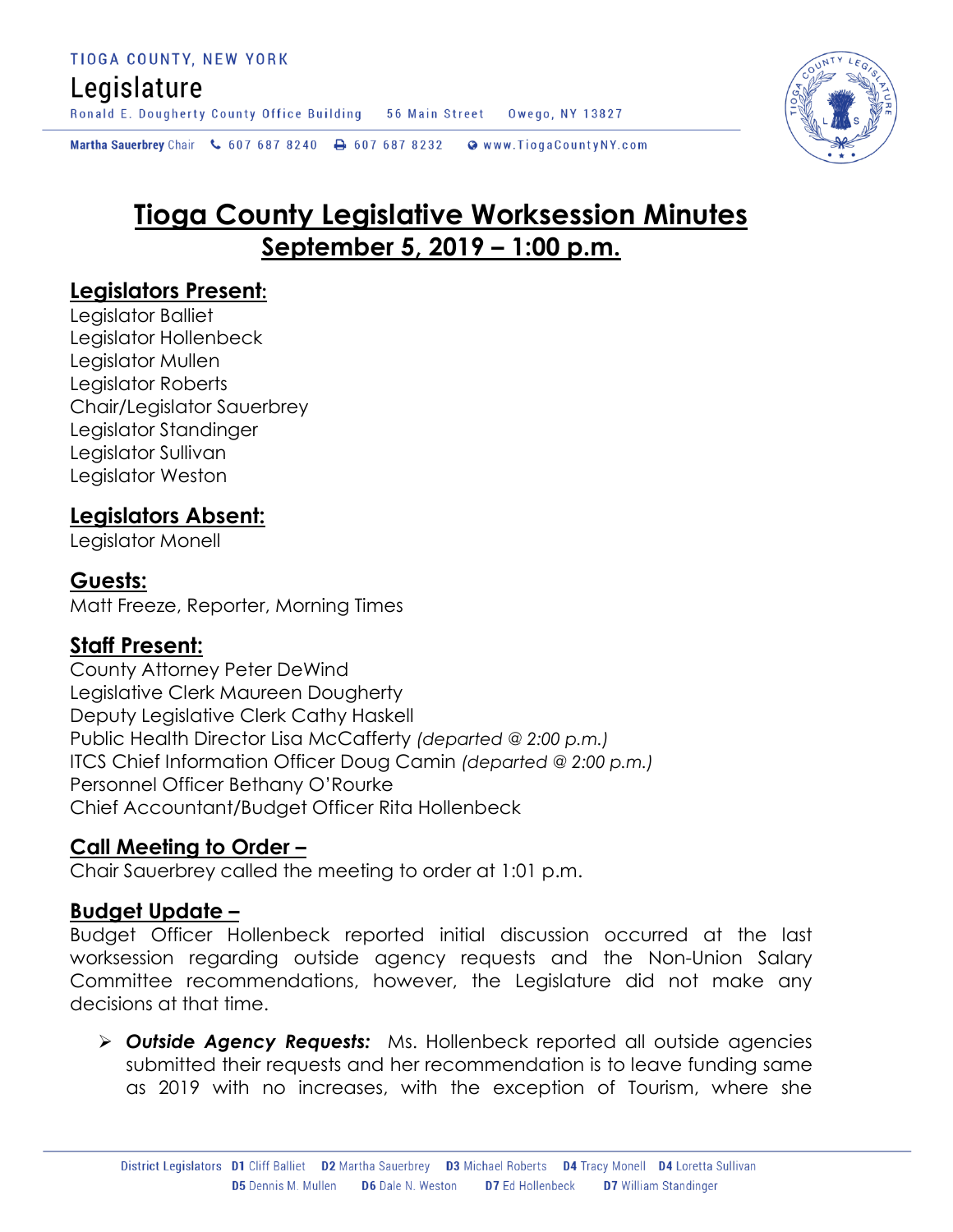

recommends reverting to the original capped amount of \$150,000 based on the occupancy tax local law. Ms. Hollenbeck reported for the past two years the Legislature has agreed to exceed this capped amount; \$25,000 specifically for the visitor's center first year for start-up expenses and \$20,000 last year for visitor center's furnishings and volunteer staffing. Ms. Hollenbeck reported Tourism submitted their 2020 request for \$170,000, which is the same as 2019.

Chair Sauerbrey inquired what the ED&P Committee's recommendation was in regards to the request.

Legislator Hollenbeck reported he questioned ED&P Director Tinney regarding the original commitment made to Tourism. The ED&P Committee did not make a recommendation or decision at this week's meeting. Legislator Hollenbeck reported he was of the understanding the Legislature had a three-year commitment and the 2020 request would fulfill this commitment.

Legislator Sullivan reported she would like to determine what, if any, commitment the Legislature originally made to Tourism in regards to additional funds regarding the visitor's center.

Legislator Sullivan reported if it is determined the Legislature made a commitment for ongoing support over a specified time then we should honor the commitment, however, if it was not agreed upon for a specific time then we should stay with the same decision as the other outside agencies for zero increase in 2020.

During the meeting, Legislator Hollenbeck received an email from Ms. Tinney indicating the commitment was a five-year period and 2020 makes the 3rd year of this commitment.

On a straw poll vote, Legislators Balliet, Hollenbeck, Mullen, Roberts, Sauerbrey, Standinger, Sullivan, and Weston were in favor of tabling the discussion on the Tourism Office 2020 budget request until additional information could be garnered from ED&P Director Tinney regarding original commitment with Legislator Monell being absent.

**ACTION: Chair Sauerbrey will contact ED&P Director Tinney and request written documentation supporting the original Tourism funding commitment.**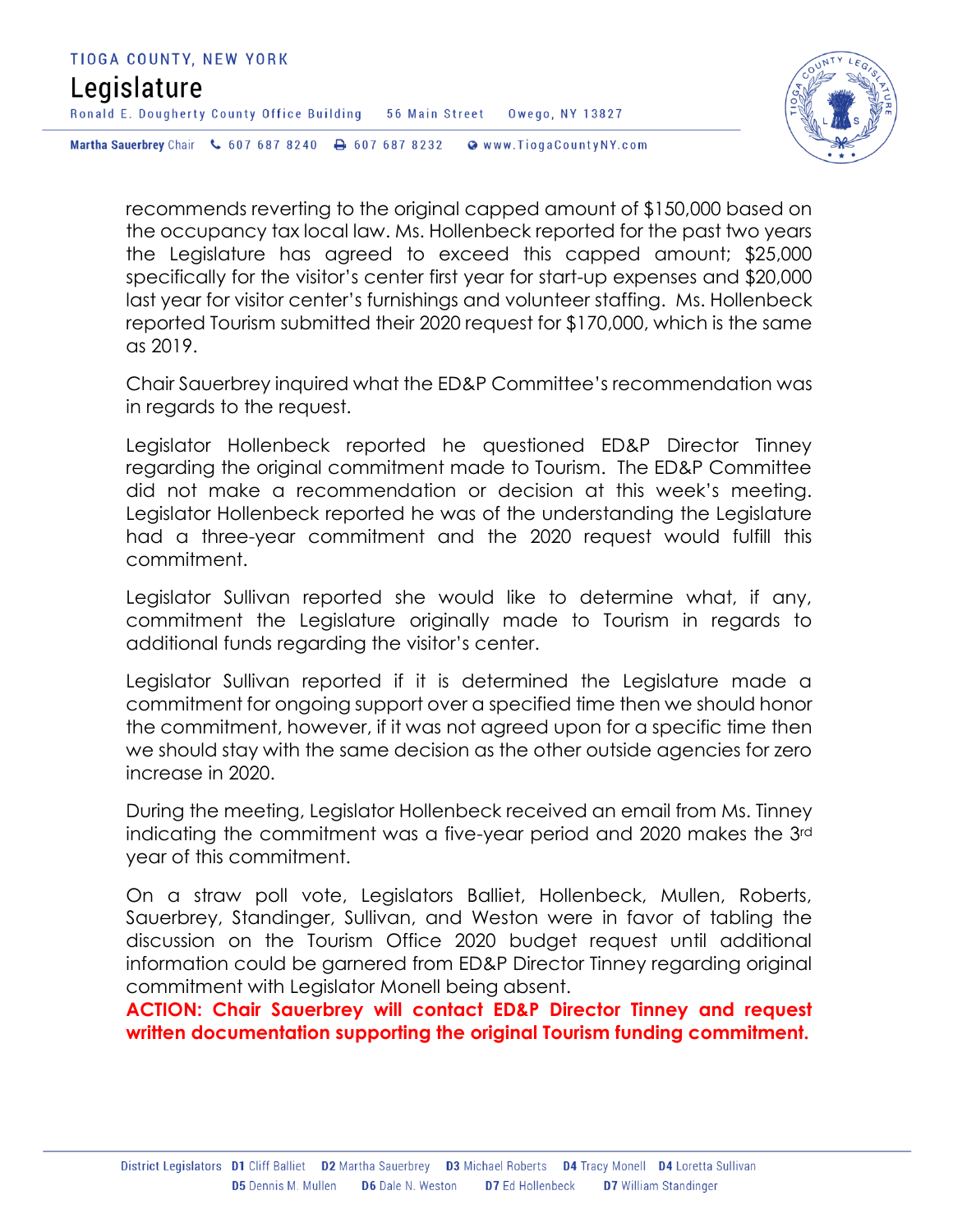

- o A New Hope Center Ms. Hollenbeck reported the request is \$26,000, which is double the standard \$13,000 allocation.
- o Tioga County Libraries Ms. Hollenbeck reported the Berkshire Free Library and the Tappan Spaulding Memorial Library each requested \$10,000, which is over the standard allocation of \$8,612 for a total increase of \$2,776.
- o Cornell Cooperative Extension (CCE) Ms. Hollenbeck reported CCE is requesting \$294,000, which is \$26,000 above their current allocation of \$268,000.

On a straw poll vote, Legislators Balliet, Hollenbeck, Mullen, Roberts, Sauerbrey, Standinger, Sullivan, and Weston were not in favor of increasing the outside agency requests for A New Hope Center, Tioga County Libraries, and CCE with Legislator Monell being absent.

 *Non-Union Salary Committee Recommendations:* Personnel Officer O'Rourke reported in addition to the across the board increases, there were specific recommendations pertaining to greater adjustments to the "Secretary To" titles and "Other Various Titles". Ms. O'Rourke reported at the last worksession the Legislature made one decision regarding these recommendations and that pertained to the adjustment of the Deputy Legislative Clerk salary hiring range, so we could post for the upcoming vacancy with the adjusted range. Ms. O'Rourke reported the adjustment was effective in that additional applications were received.

Ms. O'Rourke reviewed the following 2020 Non-Union Salary Committee Recommendations:

o **Non-Union Part-Time and Full-Time Salary Increase:** Ms. O'Rourke reported the committee is recommending a 3% across the board salary increase for all non-union part-time and full-time employees. The recommendation is based on CPI change and negotiated increases already accepted for the Deputies and CSEA. Corrections is to be determined, as their current contract expires at the end of this year.

Legislator Sullivan proposed 2.5% across the board increase for all nonunion part-time and full-time employees.

On a straw poll vote, Legislators Balliet, Hollenbeck, Mullen, Roberts, Sauerbrey, Standinger, Sullivan, and Weston were in favor of Legislator Sullivan's proposed 2.5% across the board increase for 2020 for all non-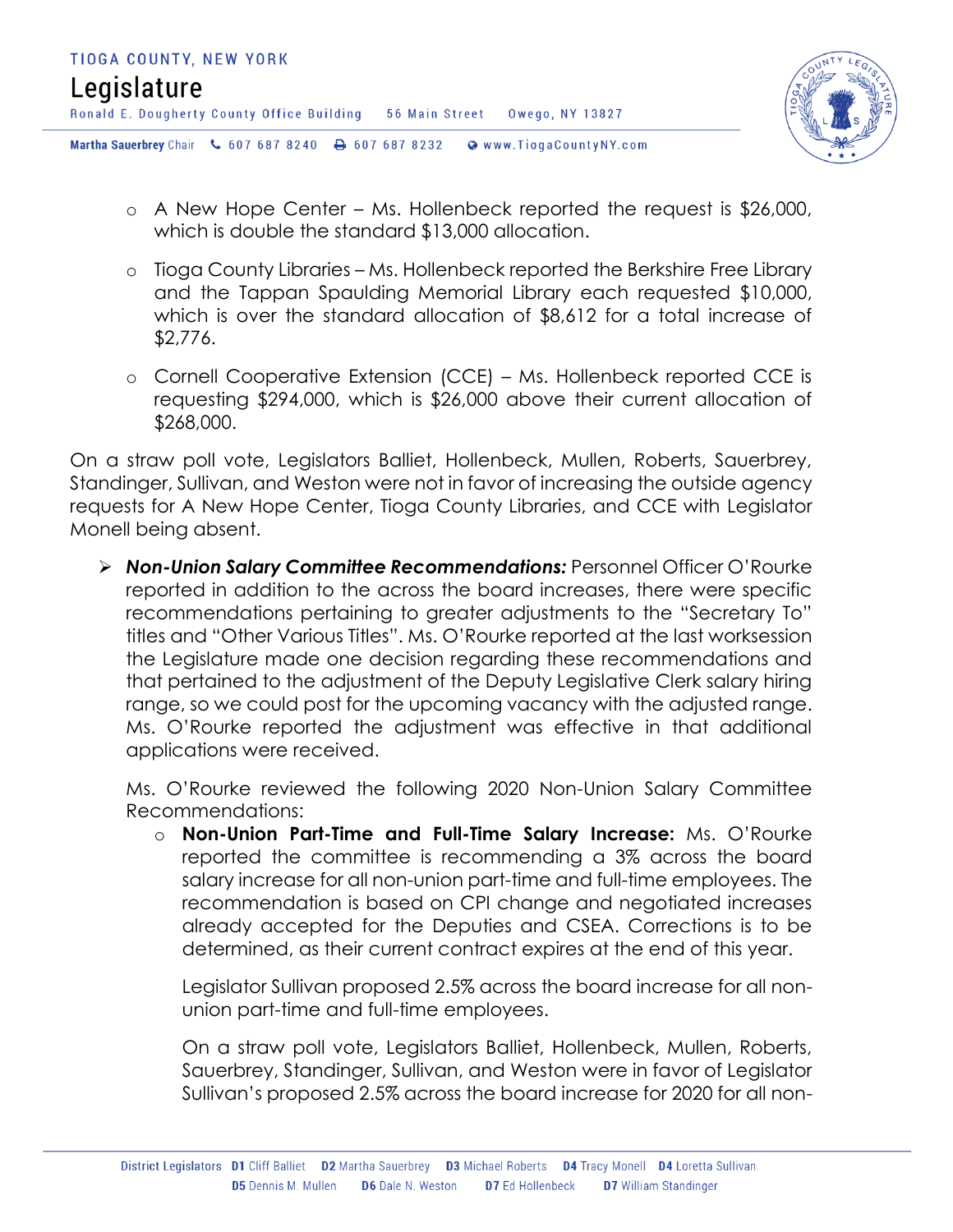

union part-time and full-time employees with Legislator Monell being absent.

o **"Secretary To" titles:** Ms. O'Rourke reported the recommendation is to increase all "Secretary To" titles by \$5,500.

On a straw poll vote, Legislators Balliet, Hollenbeck, Mullen, Roberts, Sauerbrey, Standinger, Sullivan, and Weston were in favor of the committee's recommendation to increase the "Secretary To" titles by \$5,500 with Legislator Monell being absent.

o **"Other Various Titles"** – Ms. O'Rourke reported the recommended salary increases vary by title and this recommendation pertains to approximately six position titles.

On a straw poll vote, Legislators Balliet, Hollenbeck, Mullen, Roberts, Sauerbrey, Standinger, Sullivan, and Weston were in favor of the committee's recommendation to increase the "Other Various Titles" at the specified amounts with Legislator Monell being absent.

Ms. Hollenbeck reported the other two outstanding issues pertain to the Legislator's salaries and Non-Union Part-time Hourly Employees.

 **Legislator's Salaries:** Chair Sauerbrey recalls that in year's past the Legislature agreed the Legislators salaries would be tied to the Non-Union employee salary increases.

Legislator Sullivan agreed to this practice a couple of years ago, however, personally would like to see this percentage less than the Non-Union employee's percentage.

Legislator Hollenbeck reported he is not in favor of any Legislator salary increases because Legislators were elected at a specific salary and should remain at this salary throughout the elected term similar to the other elected officials such as Sheriff, Treasurer, and County Clerk.

Legislator Sullivan proposed a 2% salary increase for Legislators in 2020.

On a straw poll vote, Legislators Balliet, Mullen, Roberts, Sauerbrey, Standinger, Sullivan, and Weston were in favor of Legislator Sullivan's proposed 2% salary increase for the Legislators in 2020 with Legislator Hollenbeck not in favor and Legislator Monell being absent.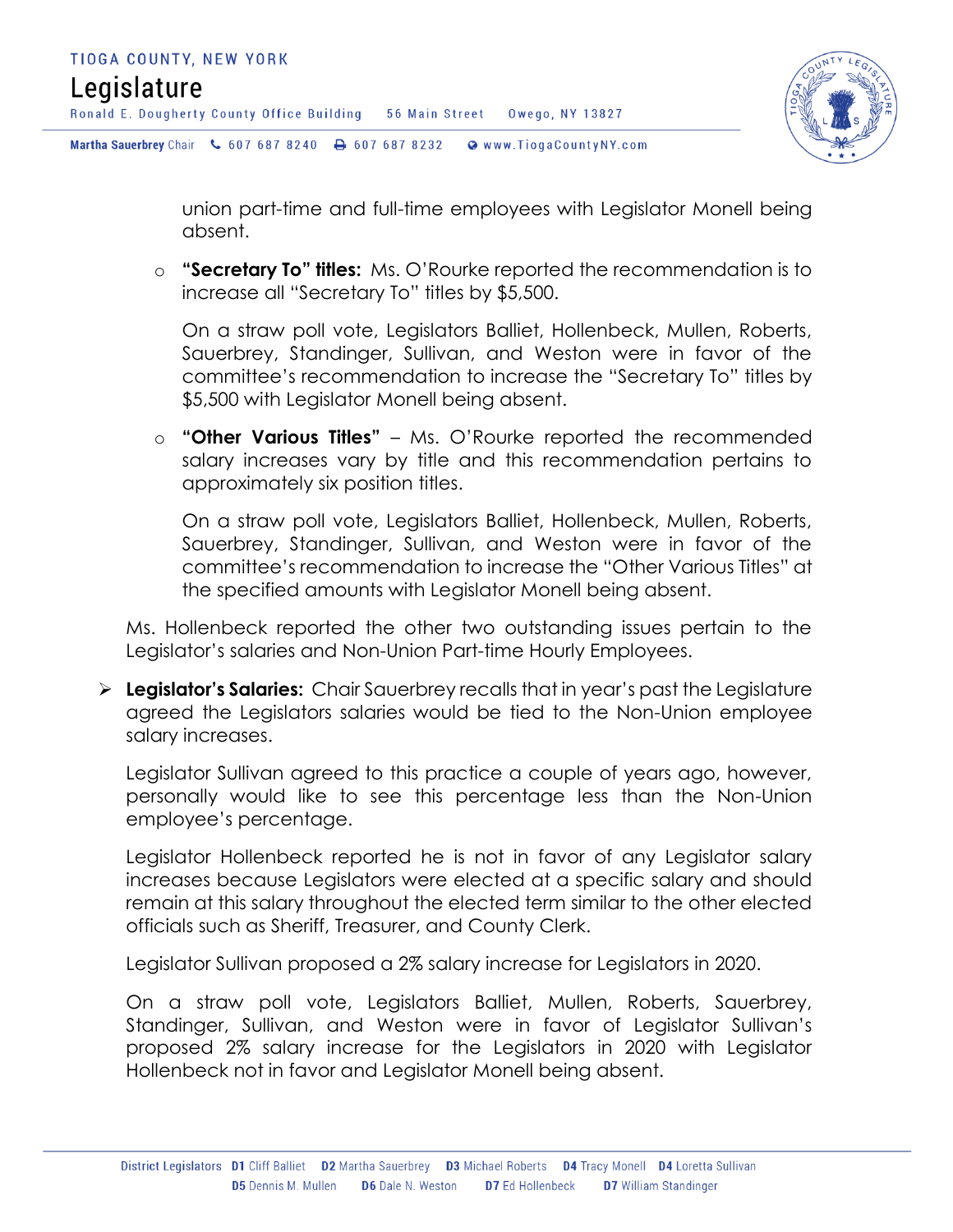

 **Non-Union Part-time Hourly Employees:** Ms. Hollenbeck reported her recollection in year's past has varied with granting across the board or percentage increases for this group of employees. Ms. O'Rourke reported these part-time hourly positions include clerical, voting machine technicians, dentist, part-time correction officers, part-time deputy sheriffs, or any employee that is part-time hourly not represented by a union or salaried in the non-union group.

Ms. Hollenbeck recalls the Legislature granted a percentage increase similar to the non-union group whereas two or three years ago the Legislature did not grant a raise at all.

Ms. O'Rourke recalls the Legislature granted an increase last year to the employees in this classification that made less than \$50.00 per hour and zero increase if the part-time hourly employee was currently above \$50.00 per hour.

Legislator Sullivan proposed a 2% salary increase across the board for all parttime hourly employees regardless of their current hourly status.

Legislator Roberts inquired as to how much all of these increases cost. Chair Sauerbrey reported the Legislature needs to provide Ms. Hollenbeck with numbers in order to determine the bottom line. Ms. Hollenbeck reported she would do the calculations with the increases noted today and email the Legislators versus waiting until the next worksession.

On a straw poll vote, Legislators Balliet, Hollenbeck, Mullen, Roberts, Sauerbrey, Standinger, Sullivan, and Weston were in favor of the 2% salary increase across the board for all part-time hourly employees regardless of their current hourly status with Legislator Monell being absent.

 **Fringe Benefits:** Ms. Hollenbeck distributed the retirement bill estimate noting a slight increase; however, noting it is better than she anticipated. Ms. Hollenbeck reported the increase is approximately \$70,000 (2.65%) from prior year. Ms. Hollenbeck noted health insurance is the largest fringe benefit, not retirement. Ms. Hollenbeck reported in comparison of last year's and this year's retirement bill, the biggest increase was the Corrections Tier 6 rate (10.8% to 11.2%). Ms. Hollenbeck reported the overall salaries increased from \$17 million last year to \$17.5 million for approximate \$500,000 increase. Overall, Ms. Hollenbeck reported the rate is stable.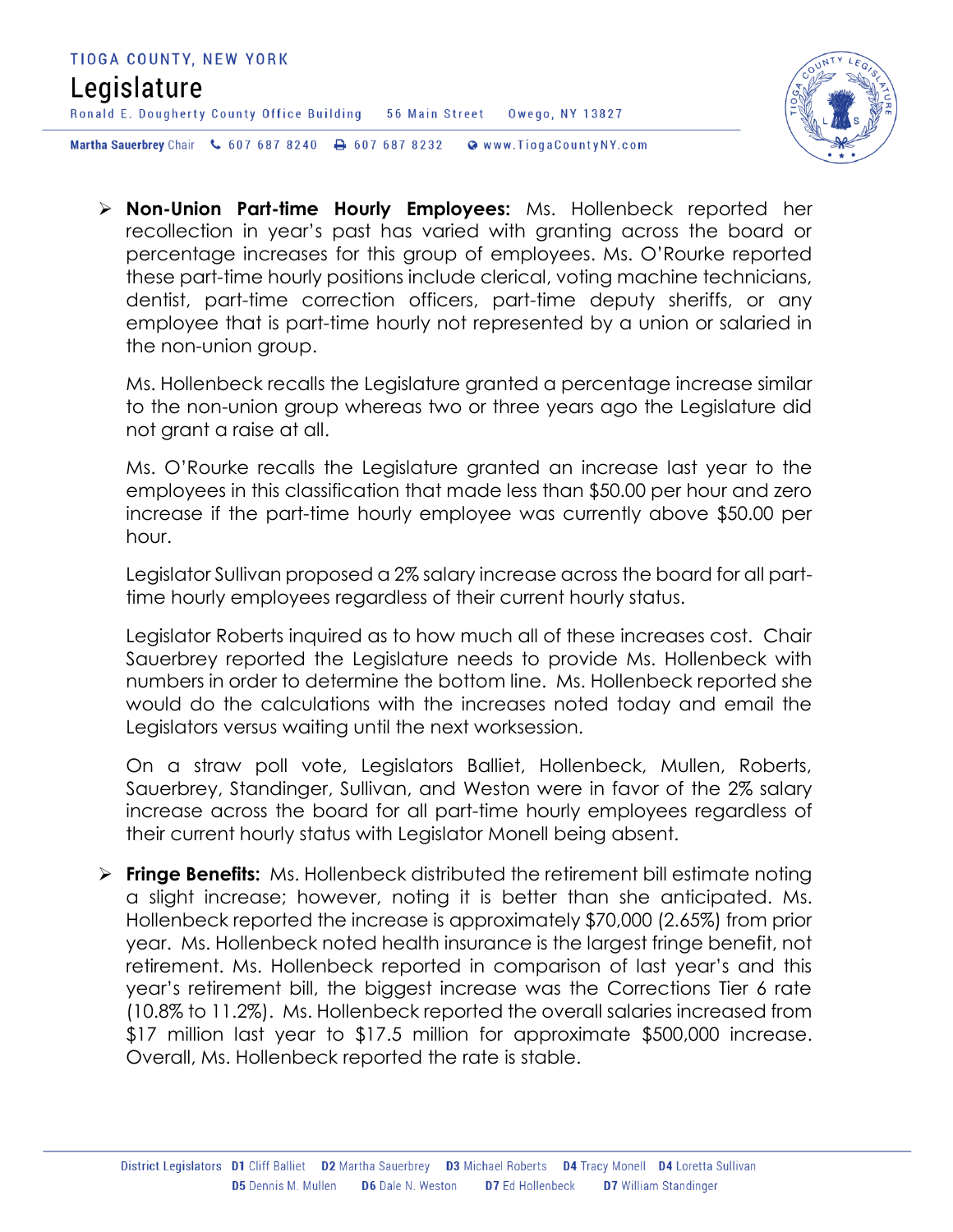

- **Workman's Comp:** Ms. Hollenbeck reported the 2020 estimate is significantly less than 2019. Ms. Hollenbeck reported the current amount is \$693,000 and it is decreasing to \$589,000. Ms. Hollenbeck reported the estimated rate per person/per payroll is \$57.00.
- **Health Insurance:** Ms. Hollenbeck reported she is still waiting on final numbers. Ms. O'Rourke reported the guaranteed cap is 9.9%, however, is hoping to come in less.

#### **Capital Budget Requests/Updated 5-Year Plan –**

Chair Sauerbrey reported Commissioner of Public Works Hammond was not available for today's meeting.

Ms. Hollenbeck reported year-end 2019 she is anticipating a capital fund balance of \$7 million instead of \$9 million. Ms. Hollenbeck reported carry forward projects into 2020 and the requests presented in the capital budget will decrease the fund to \$4 million by year-end 2020. Ms. Hollenbeck reported capital projects and grants both carry forward and are obligated funds in addition to the 2020 budget. In addition, the County will also have the Board of Elections electronic poll book project that will be a capital budget expense.

Ms. Hollenbeck reported she is only aware of one change made to the capital budget by Mr. Hammond, which is a paving project and additional funds to one of the bridge projects.

Legislator Roberts reported the Public Works Committee has not reviewed the capital budget, as they were waiting for today's presentation. At quick glance, Legislator Roberts did not see anything out of the ordinary or that would raise concern, as expenses noted are part of the five-year plan.

Chair Sauerbrey reported \$300,000 was identified for a truck-washing bay and this could possibly fall under the Shared Services Plan so other towns and/or villages could use the facility for a fee. Chair Sauerbrey reported there is a possibility of program reimbursement; however, reimbursable amount is unknown.

Legislators Sullivan and Roberts agreed for Ms. Hollenbeck to enter the numbers to determine a preliminary outcome for Legislature review.

Ms. Hollenbeck reported upon reviewing the five-year plan, she does not believe there will be enough funds to sustain all the projects included in this plan without an influx of revenue in the capital fund. Ms. Hollenbeck reported the Legislature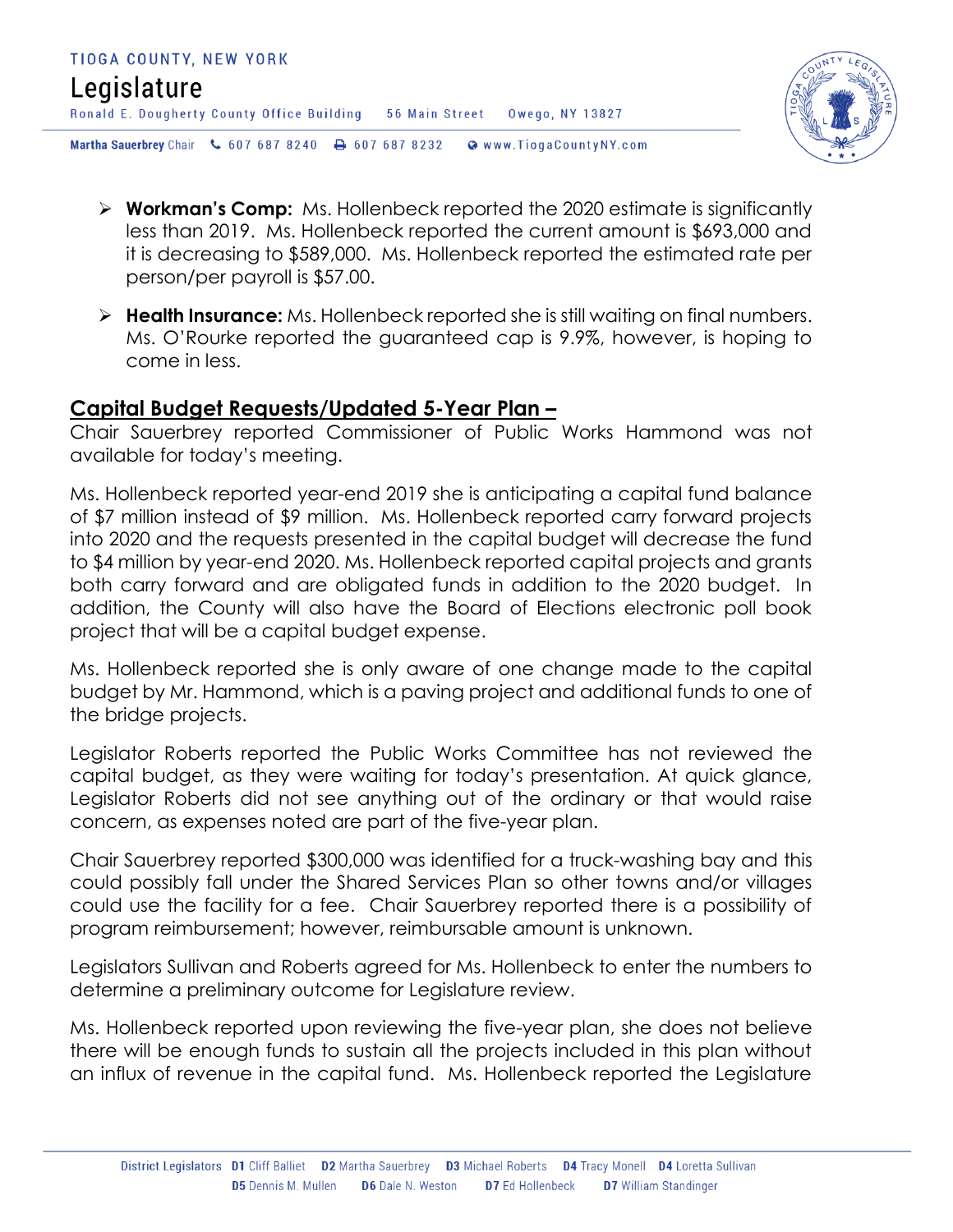



could allocate money from the general operating fund to a reserve account for upcoming projects.

Legislator Roberts inquired as to whether fringe benefits are included in the salary increase costs. Ms. Hollenbeck reported the fringe benefits are done separately; however, she could apply an approximate percentage.

Ms. Hollenbeck reported discussion at the September 19, 2019 worksession would include outstanding payroll and benefit issues, departmental adjustments recommended by herself, and the decision on the Tourism outside agency funding. Following this discussion, Ms. Hollenbeck can draft the tentative final numbers, with the exception of fringe.

Chair Sauerbrey reported the option is open for the Legislature to make cuts, if necessary, once Ms. Hollenbeck presents the tentative final numbers.

#### **IT Budget Requests/Updated 5-Year Plan –**

ITCS Chief Information Officer Camin distributed a handout representing the County's 5-year plan. Mr. Camin reported every year he adjusts on a rolling basis. Mr. Camin reported last year's plan identified utilization of capital reserves for purchase of voting machines in 2020; however, the Board of Elections has decided it would be best to wait until the following year as 2020 is an election year.

Chair Sauerbrey inquired about other Board of Election expenses such as the E-poll books. Mr. Camin reported the Board of Elections is seeking a funding stream for the immediate poll book purchases; however, there is no provision as to what happens afterwards. Eventually, Mr. Camin reported this expense would fall under the IT capital budget, however since this was an unanticipated expense it would not come from the IT capital budget this year.

In regards to the immediate expense, Ms. Dougherty reported the Board of Elections has resolutions for Legislature consideration at the September 10, 2019 Legislature meeting and Ms. Hollenbeck has made revisions creating revenue accounts.

Ms. Hollenbeck recommended the creation of project codes for Early Voting (EV) and Electronic Poll Capital Project (EP).

Ms. Hollenbeck reported \$15,000 State Aid each year for two years for early voting. Board of Elections is requesting the creation of a revenue account to offset their early voting costs. Ms. Hollenbeck reported the early voting costs are currently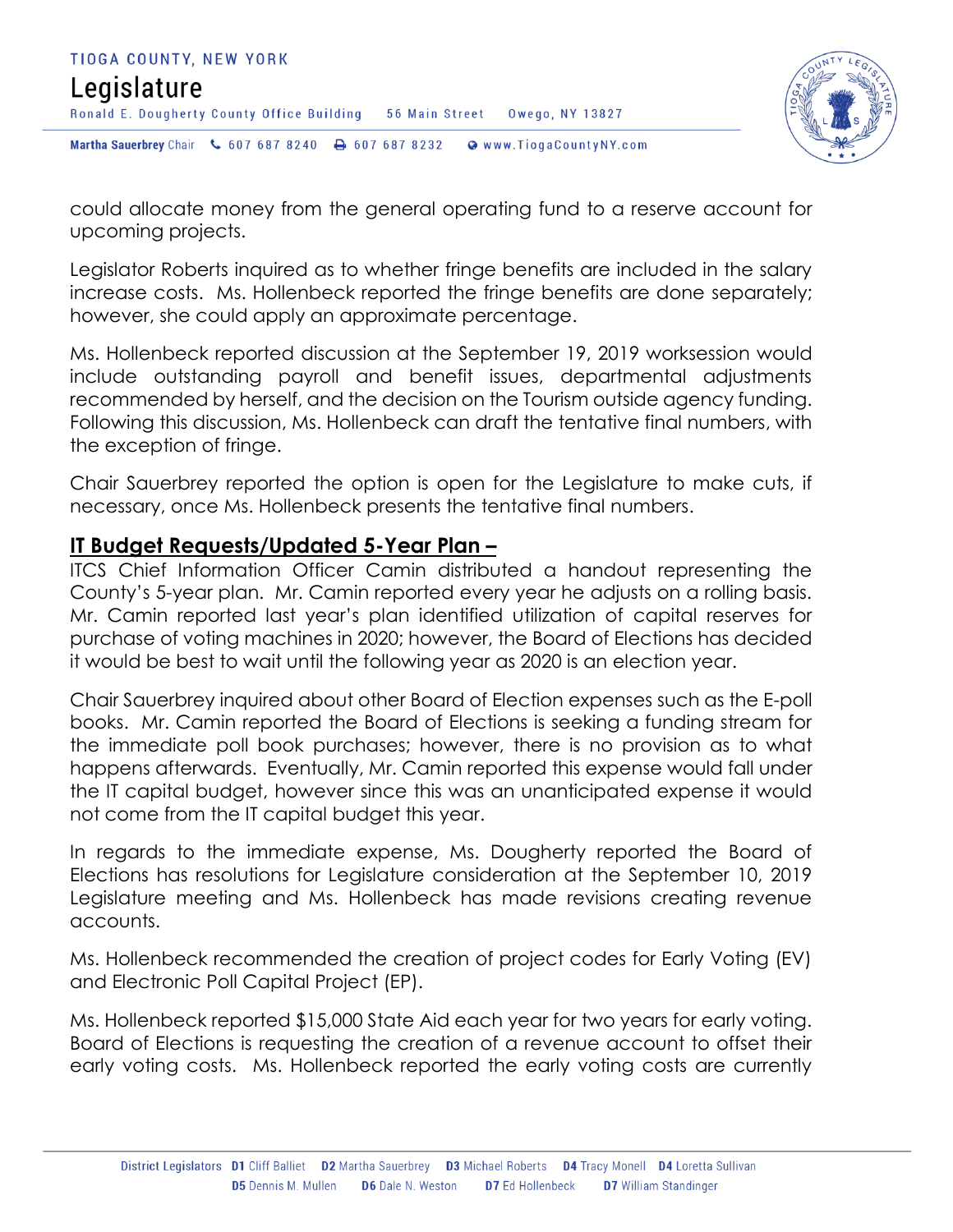



covered in their 2019 budget; however, they may need to request additional funds at some point.

Ms. Hollenbeck reported the Electronic Poll Capital Project is a large expenditure covering purchase of 68 poll books and various other printers and items. The total cost is \$133,000; however, they have \$7,000 within their budget that she requested transfer to the capital fund, as well as requesting the Legislature to appropriate from the capital fund balance anything over and above what the State Aid is allowing (\$84,267).

To date, Ms. Hollenbeck reported she has been unable to verify these numbers.

Ms. Dougherty inquired as to whether the Legislature was interested in pulling these resolutions to late-file next week or amend the resolutions on the floor at the September 10, 2019 Legislature meeting if changes are required. Ms. Hollenbeck reported an additional resolution could also be done to amend the totals either appropriated or funded with State or Federal Aid. Ms. Hollenbeck reported she is fairly confident these numbers are accurate.

Legislator Sullivan proposed moving forward with the resolutions as presented with the option to amend later, if necessary.

Mr. Camin reported Windows licensing was purchased this year and next year it is likely the Microsoft Office licenses will be purchased. Mr. Camin reported he looks for the lowest cost path without sacrificing accessibility.

Ms. Hollenbeck reported when she reviews departmental budgets she looks for IT purchases such as printers and computers and requests the expenditure come from the IT capital budget.

Mr. Camin reported he plans to refresh the iPads issued to the Legislators in 2020. Legislator Sullivan reported Mr. Camin should survey the need prior to purchasing for the Legislators. Mr. Camin reported Legislators who are not currently using their iPads and do not wish to have their current one replaced can turn them back into IT.

#### **Approval of Worksession Minutes – August 22, 2019 -**

Legislator Sullivan motioned to approve the August 22, 2019 Legislative Worksession minutes as written, seconded by Legislator Hollenbeck with Legislators Balliet, Hollenbeck, Mullen, Roberts, Sauerbrey, Standinger, Sullivan, and Weston voting yes with Legislator Monell being absent. Motion carried.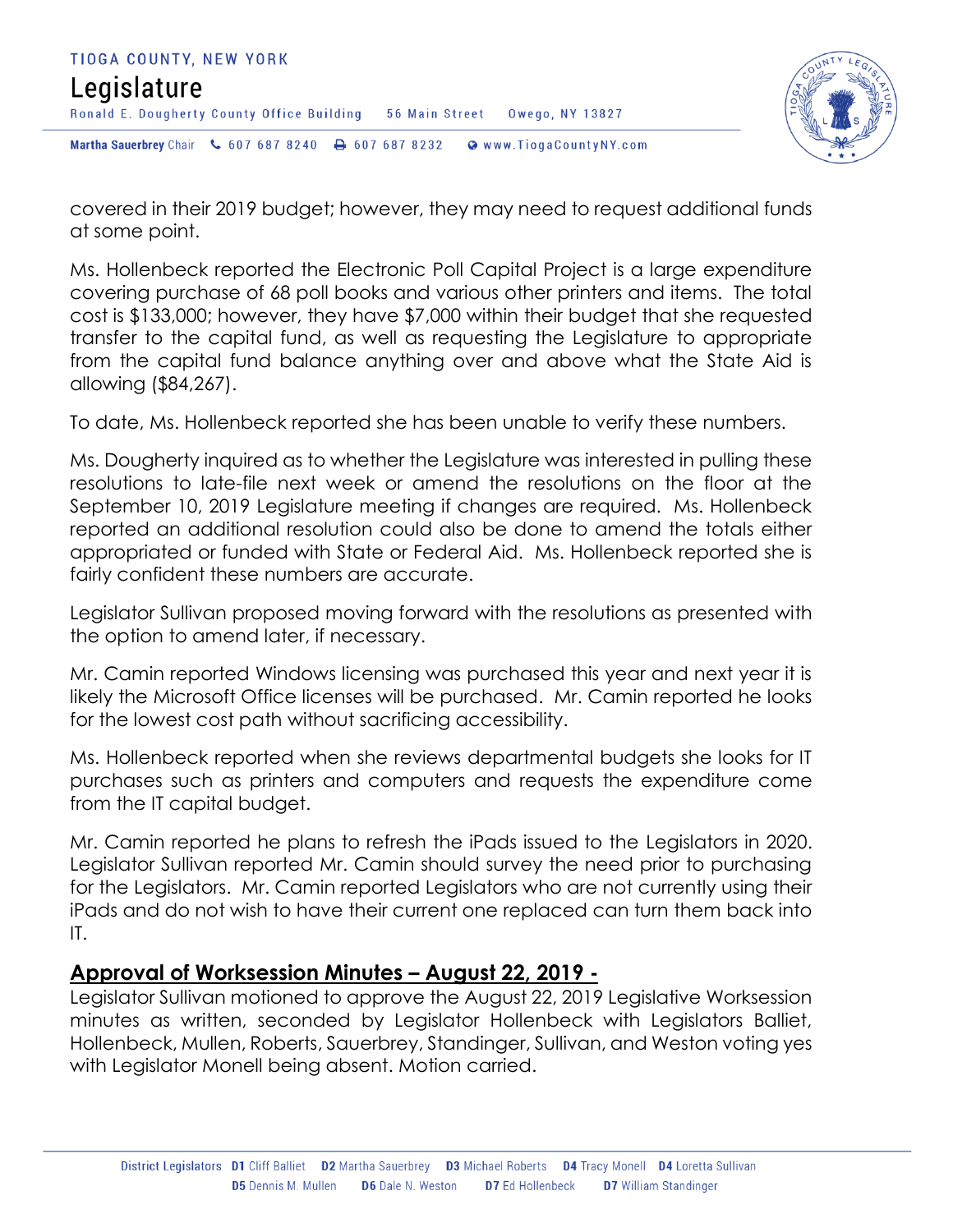#### TIOGA COUNTY, NEW YORK

# Legislature

Ronald E. Dougherty County Office Building 56 Main Street Owego, NY 13827



Martha Sauerbrey Chair & 607 687 8240 <a>B</a>607 687 8232 <a>B</a>Www.TiogaCountyNY.com

# **Action Items -**

Currently, there are no action items.

#### **Legislative Support – Legislative Clerk Dougherty -**

*Approval of Legislative Support Committee Minutes – August 7, 2019:* 

Legislator Sullivan motioned to approve the August 7, 2019 Legislative Support Committee minutes as written, seconded by Legislator Hollenbeck with Legislators Balliet, Hollenbeck, Mullen, Roberts, Sauerbrey, Standinger, Sullivan, and Weston voting yes with Legislator Monell being absent. Motion carried.

Legislative Clerk Dougherty reported the following:

- The September Legislative Meeting is Tuesday, September 10, 2019, at 6:00 p.m. in the Hubbard Auditorium. Finance/Legal Committee will meet at 4:00 p.m. in the Legislative Conference Room.
- Legislator Standinger will do the prayer, pledge, and start the voting process at the September 10, 2019 Legislature meeting.
- Budget tracking well.

# **Recognition Resolution (1) –**

 *Recognition of Maureen Dougherty's 33 Years of Dedicated Service to the Tioga County Legislature –* Legislators Standinger and Weston will read and present this recognition resolution to Ms. Dougherty at the September 10, 2019 Legislature meeting.

# **Proclamations (3) –**

- *National Preparedness Month –* This resolution has been presented in year's past, therefore, will just be noted in the minutes of the September 10, 2019 Legislature meeting.
- *National Alcohol Substance Abuse Recovery Month in Tioga County -* This resolution has been presented in year's past, therefore, will just be noted in the minutes of the September 10, 2019 Legislature meeting.
- *National Suicide Prevention Awareness Month in Tioga County -* This resolution has been presented in year's past, therefore, will just be noted in the minutes of the September 10, 2019 Legislature meeting.

**Resolutions –** All resolutions were reviewed for Legislature consideration at the September 10, 2019 Legislature meeting and discussion occurred on the following resolutions:

 *Authorize County Treasurer's Office to Create Revenue Accounts within Board of Elections Budget in order to Receive Grant Funding from the State Board of Elections and Amend Budget –* Ms. Dougherty reported, based on the